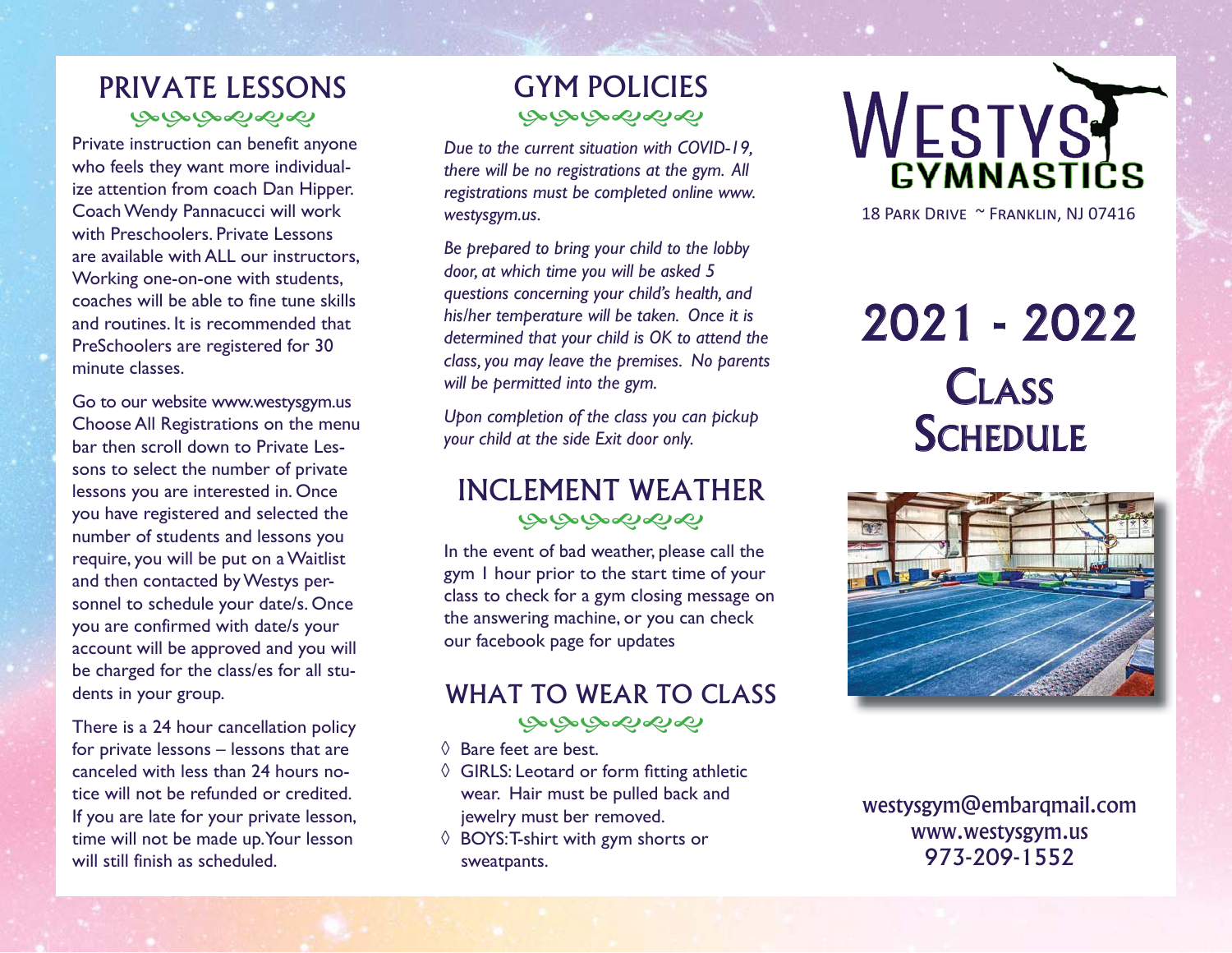GAP Power Team Training Ages 7 - 11 Monday 6:00-7:30 pm and Thurs. 5:00-6:30 pm

#### Power Team

Ages 6-8, 9+ (will be evaluated to qualify for team) Monday and Wednesday 6:00-8:00 pm

## Pre Team / Copper 1

Ages 5-8 (will be evaluated to qualify for team) Tuesday and Thursday, 5:00-7:30 pm Ages 6-9 and 10-14

#### Preschool

Ages 3-4 and 5-6 Tuesday, 10:00 am-10:45 am Tuesday, 4:00 pm - 4:45 pm Wednesday, 5:30 pm - 6:15 pm Thursday, 4:00 pm - 4:45 pm Friday 10:45 am - 11:30am Friday 5:00 am - 5:45pm

#### Parent Participation

This class is designed for ages 6 & under, however, older siblings are welcome to participate. Tuesday,11:00 am -11:45 am Friday, 9:45 am - 10:30 am

Preschool Plus

Ages 3-4 and 5-6 Evaluated and invited by Westys Preschool coach Tuesday, 4:00 - 5:00 pm

 Ninjas (boys and girls) Ages  $6-8$  and  $9+$ Wednesday, 5:30 pm - 6:30 pm

#### Recreational Gymnastics

Ages  $6-7$ ,  $8-9$  and  $10+$ Tuesday, 5:00 pm - 6:00 pm Tuesday, 6:00 pm - 7:00 pm Wednesday, 4:30 pm - 5:30pm Thursday, 5:00 - 6:00 pm Thursday, 6:00 - 7:00 pm

Recreational Gymnastics - Saturday 6 week sessionsWhen you register your child, he/she will be put on a Waitlist for approval by Westys Ages 6-7, 8-9 and 10+

Saturday, 10:30 am - 11:30 am

#### Tumbling

Ages 6-8, 9+ Beginner intermediate, + Tuesday, 7:00 pm - 8:00 pm

Home School6 week sessionsAges 4-6, 7-9 10+ Friday, 11:30 - 12:15 am

**~ ~ ~ ~ ~**

# CLASS PRICINGبهبهبهمها

Preschool45 Minutes Class\$250 for 10 week session

Preschool Plus60 Minutes Class\$280 for 10 week session

## **Recreational** 60 Minutes Class\$280 for 10 week session

Recreational - Saturday 60 Minutes Class\$170 for 6 week session

Tumbling 60 Minutes Class\$280 for 10 week session

#### Ninjas (boys and girls) 60 Minutes Class

\$280 for 10 week session

GAP Power Team Training 90 Minutes Class\$170 for 4 week session

Yearly Registration Fee \$25 per child *Sibling Discount Available*

## 10 WEEK SESSIONS

### يهيهبهمونه

 Session 1: 9/5/2021 - 11/13/2021 Session 2: 11/14/2021 - 1/29/2022Session 3: 1/30/2022 - 4/9/2022 Session 4: 4/10/2022 - 6/25/2022